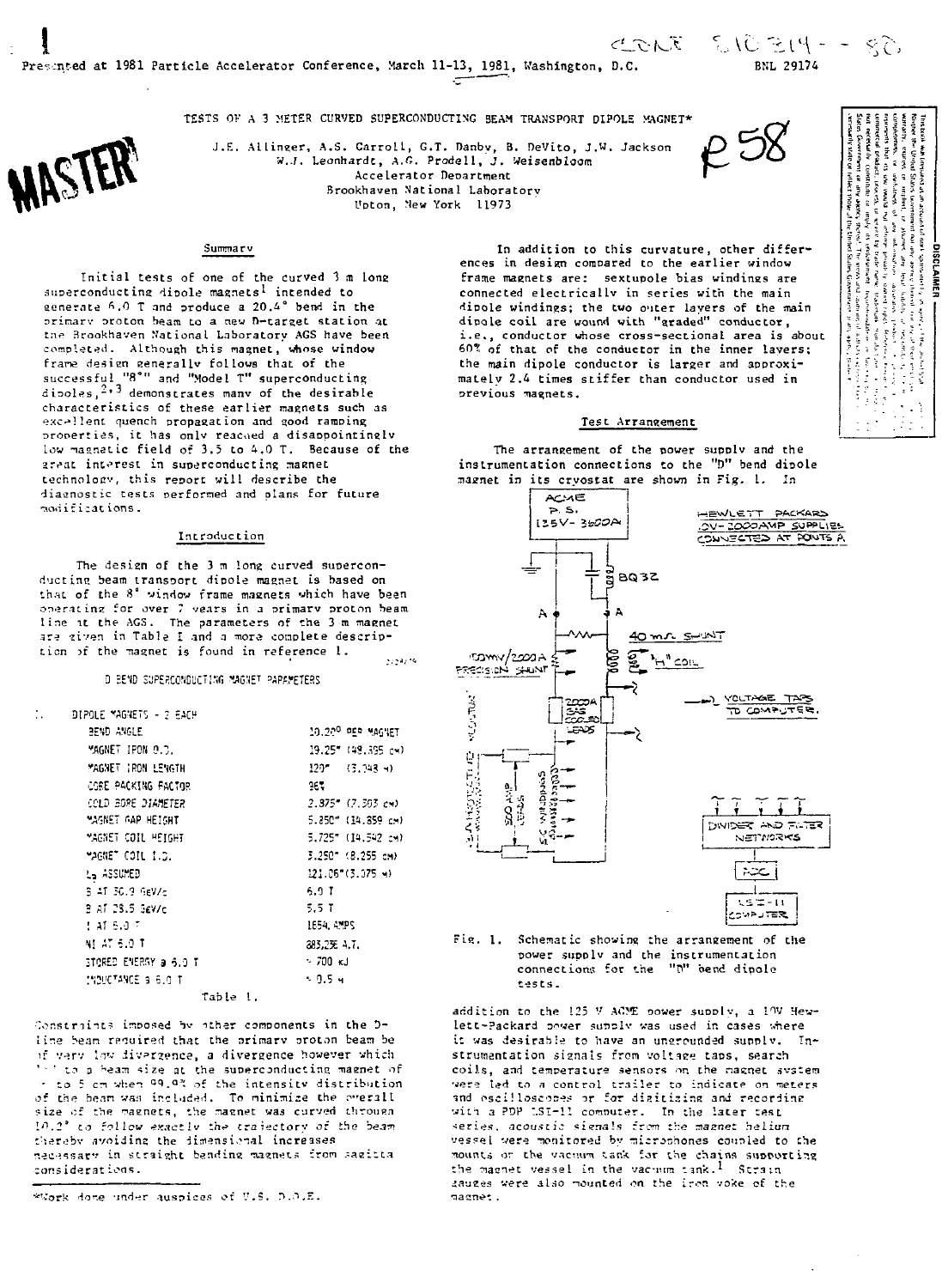The helium vessel and vacuum tank utilized in the magnet tests constitute the curved horizontal cryostat to be installed in the primary proton line.<sup>1</sup> The innovative design of the vacuum tank incorporating a removable lid and separately packaged superinsulation blankets has, as intended, permitted both rapid disassembly and reinstallation of the magnet and helium vessel. The cooldown time for the magnet in its cryostat is three days and the measured heat leak to the cryostat approximately 20 w.

## Test History

In the initial test period, the magnet was first rapidly cycled to about 730 A ( $3T$ ) in an attempt to break the bonds of and shake out quick setting adhesive which had been used in small quantities in a number of places to hold the conductor during the winding of the curved magnet. After approximately 100 fast cycles, the magnet was ramped slowly until a quench accurred at 755 A. This value was less than one-half the 1630 A required for the design operating field of 6 T. During this first period, the magnet was quenched 30 times. The measured quench current is plotted against the quench number in Fig. 2. As can be



Fig. 2. Ogench current versus quench number for the "7" bend dipole magnet.

seen from this figure, after 4 quenches, the quench current settled into a 130 A wide band of currents sentered about 885 A and did not improve with time. Although Fig. 2 might be interpreted as showing two distinct sub-bands of current up to quench No. 30, this interpretation does not appear to have statistical significance. Quench No. 17 and quench No. 23 are designated by asterisks in Fig. 2 because a low He level was detected in the first case and a rapid ramp rate used in the second. Voltage tap measurements made using storage iscilloscopes during this sequence of quenches showed a pattern which was consistent with all the menches beginning in the Helmoltz sextupole windings, Since such windings had appeared to be less stable than the main dibole coils in earlier vindow frame magnets, it was decided to disconnect and bypass these windings and test again.

The quench currents during this second test period vaich include suench Sos. 31-40 in Fig. 2. failed to increase by any statistically significant amounts and tests at ramp rates up to 5 A/sec

indicated no ramp rate dependence. Most of the quenches in this sequence were recorded by the computer system and showed a consistent pattern of quench initiation in the innermost layer of the main dipole coil. Discernible noises were also heard when the magnet was being powered by using a stethoscope at the room temperature ends of the chains supporting the magnet in the cryostat.

To affect a measurable change in quench current, the first four inner lavers of the main dipole coil were next disconnected leaving 65% of the original number of turns in the magnet circuit. The input lead to the new innermost laver was also replaced since there appeared to be a slight possibility that lead heating was initiating the quenches.

During the next test period which included quench Nos. 41-50 in Fig. 2, the quench currents moved to a new band approximately 50% higher than before. The increased currents and reduced number of turns corresponded to a magnetic field intensity which was approximately the same as in the previous tests. The quenches observed in this period were initiated in different coil lavers. Acoustic signals were strong both on current rise and fall. Some quenches occurred 10 to 20 minutes after the dipole coil current had reached a set value.

The pattern of quenches seen in these tests including the large variations and long time delays seemed to indicate that elastic motion was taking place when the magnet was charged. This elastic motion could then be followed by much smaller inelastic motions which, either through time and space coincidences or fluctuations in amplitude, finally generated enough energy to exceed the quench threshold. Acoustic signals also seemed to support this scenario. A mechanism suggested to describe such behavior required the straightening of the entire magnet yoke and coil structure under magnetic pressure followed by a stick-slip movement of individual superconducting wires in the coil vindings. Optical sights were placed in the cold bore tube of the magnet assembly and at one end of the helium cryostat to check for this straightening effect. No movement was observed to within the limits of measurement  $($   $0.08$  mm).

Following this test, the magnet was removed from the helium vessel and its effective Young's modulus measured to be 5x10<sup>6</sup> psi by observing the deflection of the voke when a force was applied at its center perpendicular to the magnet axis using an hydraulic jack. The magnet coil assembly was then removed from the iron voke and inspected. It was discovered that a number of the bolts through the side plates of the assembly which retain the coil windings were loose. The bolts were retorqued pulling the side plates in a total of 0.38 mm and produced a metal-to-matal fit with the top and bortom plates, a fit which had been designed for but not achieved in the previous issembly of the coil. The end brackets of the coil assembly were also modified to give improved support of the coil winding ends. The coil assembly was carefully shimmed and reinserted in the iron voke. Strain gauges were mounted on the inside radius of the curved maznet voke.

The quench currents reached in the next test period with all coil turns powered are shown in Fig. 2 from quench No. 51 to 59. No improvement in magnet performance was achieved, the various quench